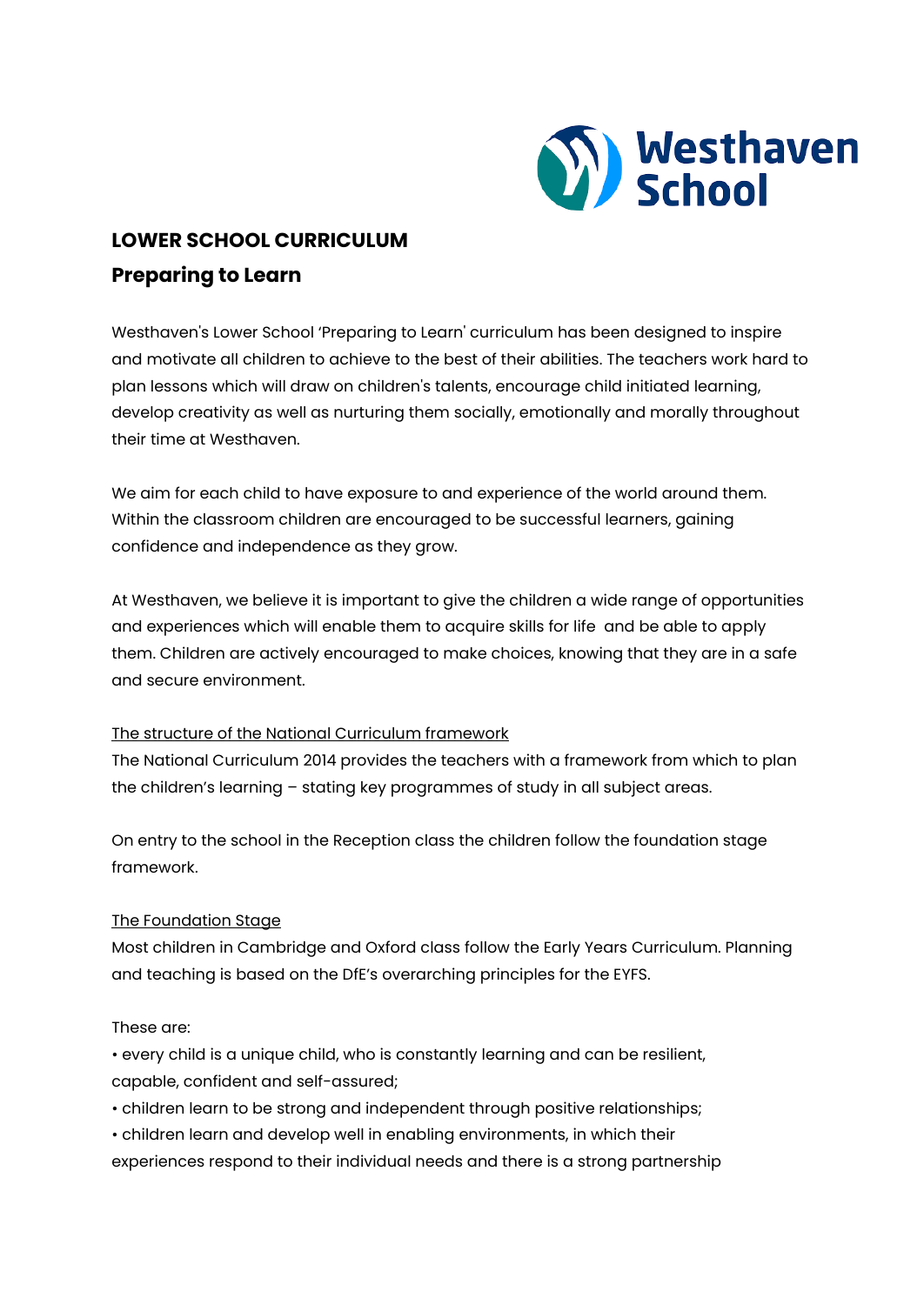between practitioners and parents and/or carers; and • children develop and learn in different ways and at different rates. The framework covers the education and care of all children in early years provision, including children with special educational needs and disabilities We create a safe and happy environment with motivating and enjoyable learning experiences that enable children to become confident and independent, giving them a strong foundation for their future learning.

In the Early Years there are 7 Areas of Learning.

The three Prime Areas of Learning are:

- Communication and Language;
- Personal, Social and Emotional Development;
- and Physical Development.

There are 4 Specific Area of Learning:

- Literacy;
- Mathematics;
- Understanding of the World
- and Expressive Arts and Design.

The EYFS also includes 3 Characteristics of Learning which we use to identify children's learning styles, assess the children's strengths and identify next steps.

These are:

- playing and exploring,
- active learning and
- creating and thinking critically.

Long term planning is taken directly from the EYFS to ensure coverage and progress through the age bands towards the Early Learning Goals at the end of the Year.

Medium term planning is based around a 2 year cycle of topic based learning, ensuring coverage of all Areas of Learning across the Curriculum which informs short term planning.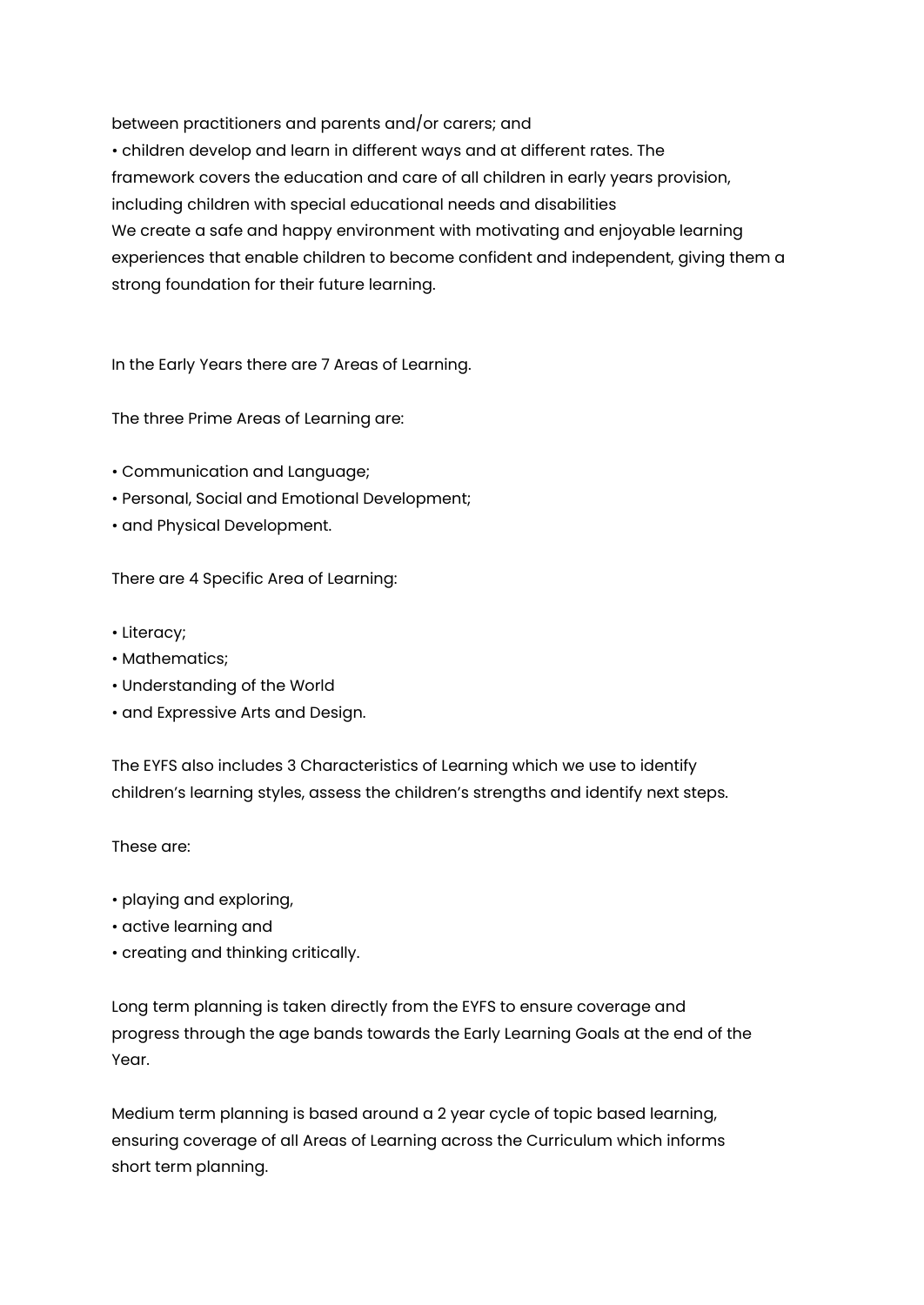Short term (weekly) planning also includes opportunities to incorporate the children's own experiences and interests into the learning environment.

We believe that learning should be fun, and plan and deliver a play based curriculum. This includes a combination of adult led activities and child initiated learning, with a balance between whole group, small group and independent learning time. During child initiated learning time the adults observe and support children in their play in order to provide further challenges and scaffold their next steps in learning.

The children have phonics, literacy and numeracy sessions. The children help to contribute to child initiated planning and enjoy seeing the links between their ideas and the challenges and activities in the classroom. The curriculum is delivered to the children both in the classroom and in the outdoor area.

Our everyday practice in our Early Years class(es) includes observations and assessments of the children's development and learning, which we used to inform future planning. We use Tapestry (an online learning journal) to record progress and celebrate learning, with each other and with parents. We value the parent partnership and encourage parents to celebrate their children's achievements with us.

## Key Stage One and Two

At the start of Key Stage One, the staff teams and professionals around the child will determine which pathway they will follow - the 'Ready to Learn' pathway or the 'Preparing to Learn' pathway.

The 'Preparing to Learn' pathway provides an individualised and creative curriculum to inspire children to continue to develop skills to be effective communicators with knowledge of how to self-regulate in order to maintain a calm, alert state where prerequisite skills of EHCP and academic progress can be developed.

The focus of this pathway differs from the 'Ready to Learn' pathways in that its focus is very much more child-led and focuses on a life skills approach.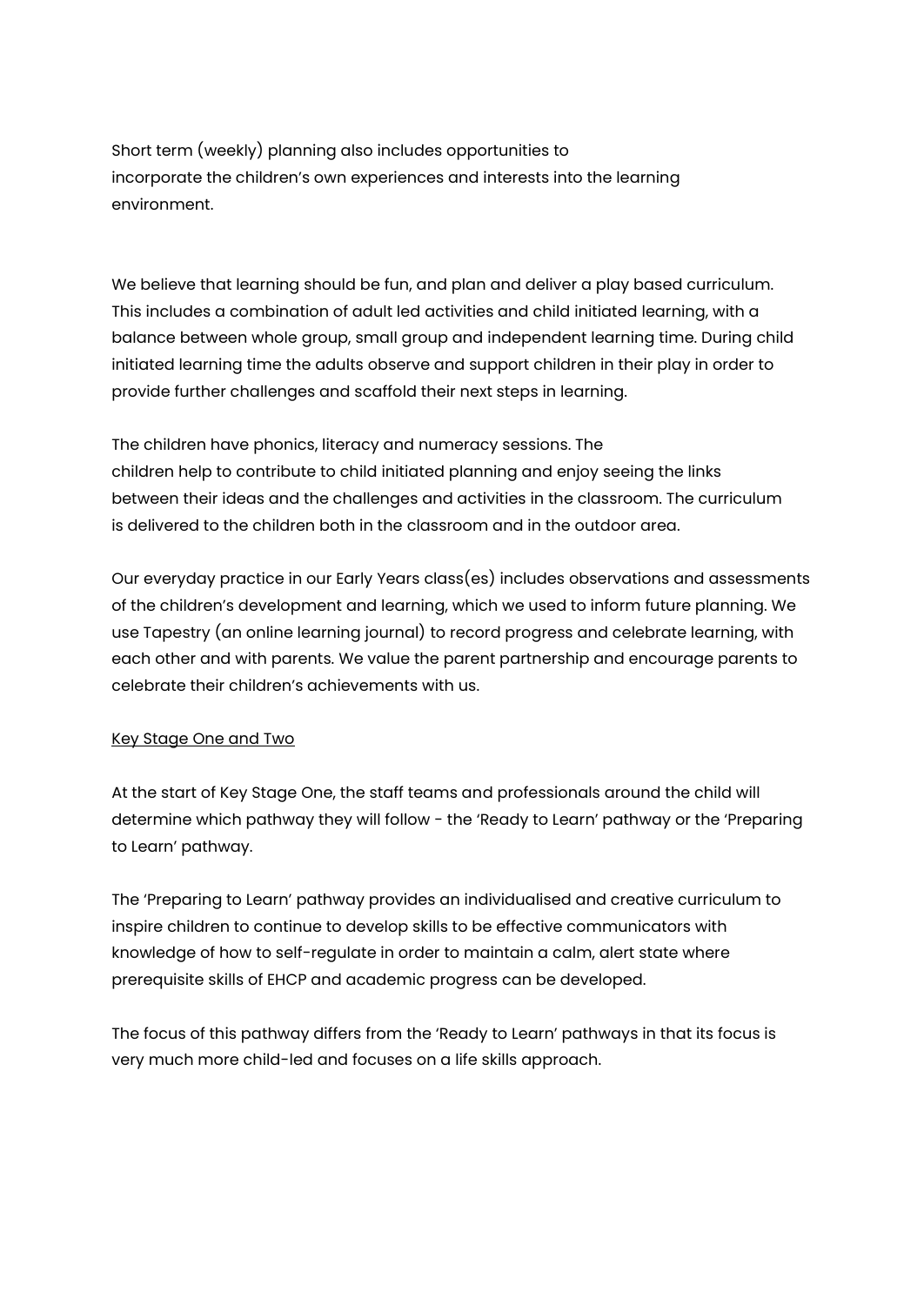School visits are encouraged and teachers have worked hard at organising visits in the past that will support their classes learning linked to their themes: a trip to Uphill Beach, Weston Pier, Weston Museum.

Visitors are also welcomed into the school; reinforcing links with the immediate community. (Postman, Vets, Police, Fire brigade, parents/governors with key interests or skills.)

Teachers work hard to use the school environment and locality as a stimulus which will enhance learning across the curriculum. Activities are designed with the school's site in mind: use of the forest school nature area, walking around the local village in order to develop mapping skills, poetry inspired by walks, visiting the church. In addition, at various points during the year, children have the opportunity to experience visits from theatre, music and dance companies. These are carefully selected in order to have a greater impact on the children and are followed up by the teachers as part of their classroom activities.

Discrete subjects across the school

Currently there are certain subjects which are taught in isolation as it is not always appropriate to link in with the topic and difficult to ensure progression.

Breaking the curriculum down - **Overview of curriculum offer**  Green = compulsory

|                                            | KS1            | KS <sub>2</sub> |
|--------------------------------------------|----------------|-----------------|
| Numeracy                                   | 5              | 5               |
| Literacy                                   | 5              | 5               |
| Science                                    |                |                 |
| Computing                                  | $\ast$         | $\ast$          |
| <b>PE</b>                                  | $\overline{2}$ | $\overline{2}$  |
| PSHE, Social Thinking, Citizenship and SRE | $\overline{2}$ | $\overline{2}$  |
| Tech - DT and Food                         |                |                 |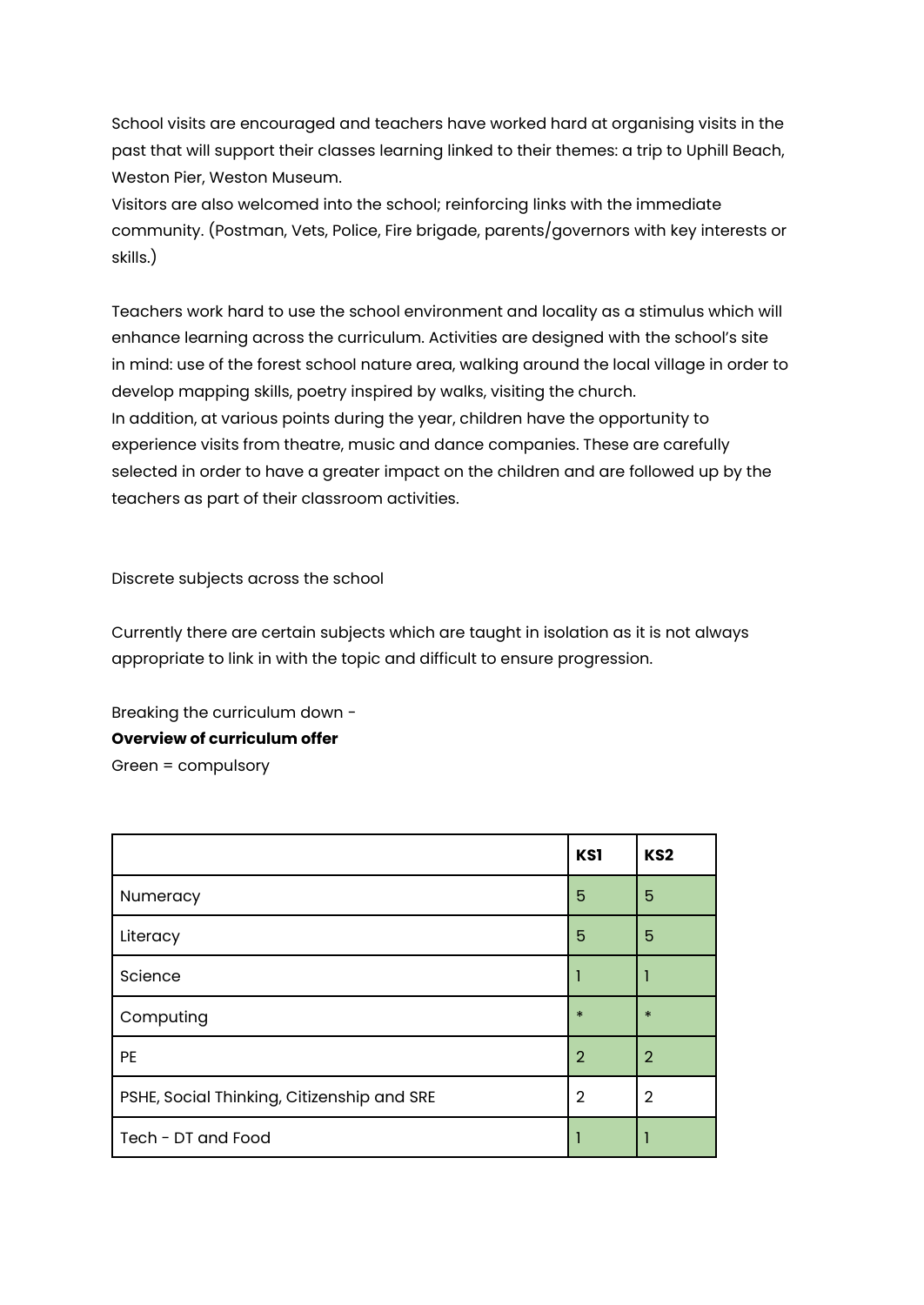| Topic - History, Geography and RE  | 0.5            | 0.5            |
|------------------------------------|----------------|----------------|
| Art                                |                | 1              |
| Music                              | 0.5            | 0.5            |
| <b>MFL</b>                         | 0              | $\ast$         |
| Life Skills                        | $\overline{2}$ | $\overline{2}$ |
| <b>Forest School</b>               |                | 1              |
| Intervention to meet EHCP outcomes | $\overline{2}$ | $\overline{2}$ |
| <b>Land Based Studies</b>          |                | -1             |
| Golden Time                        |                | 1              |
| <b>Total</b>                       | 25             | 25             |

\* Computing and MFL will be delivered through incorporating it at times into other lessons and times of the day and not as a stand-alone session

## Home learning

Home school links are really important and all staff try hard to keep parents and carers informed as to what will be happening each term in their child's class.

## Celebrate the outcome

The children are encouraged to be proud of their achievements and certificates are presented weekly to children for their efforts and improvements.

## \***Learning Quest Rationale**

## What's it all about?

The main aim of the 'Learning Quest' approach is to inspire our teachers to take risks with their choice of teaching and planning strategies in order to stimulate creative responses from learners.

The challenge for us as teachers is to select interesting themes, topics or contexts for learning through which to develop the relevant knowledge, skills and understanding with their pupils. The 'Learning Quest' approach is intended to support this process.

Creative starting points